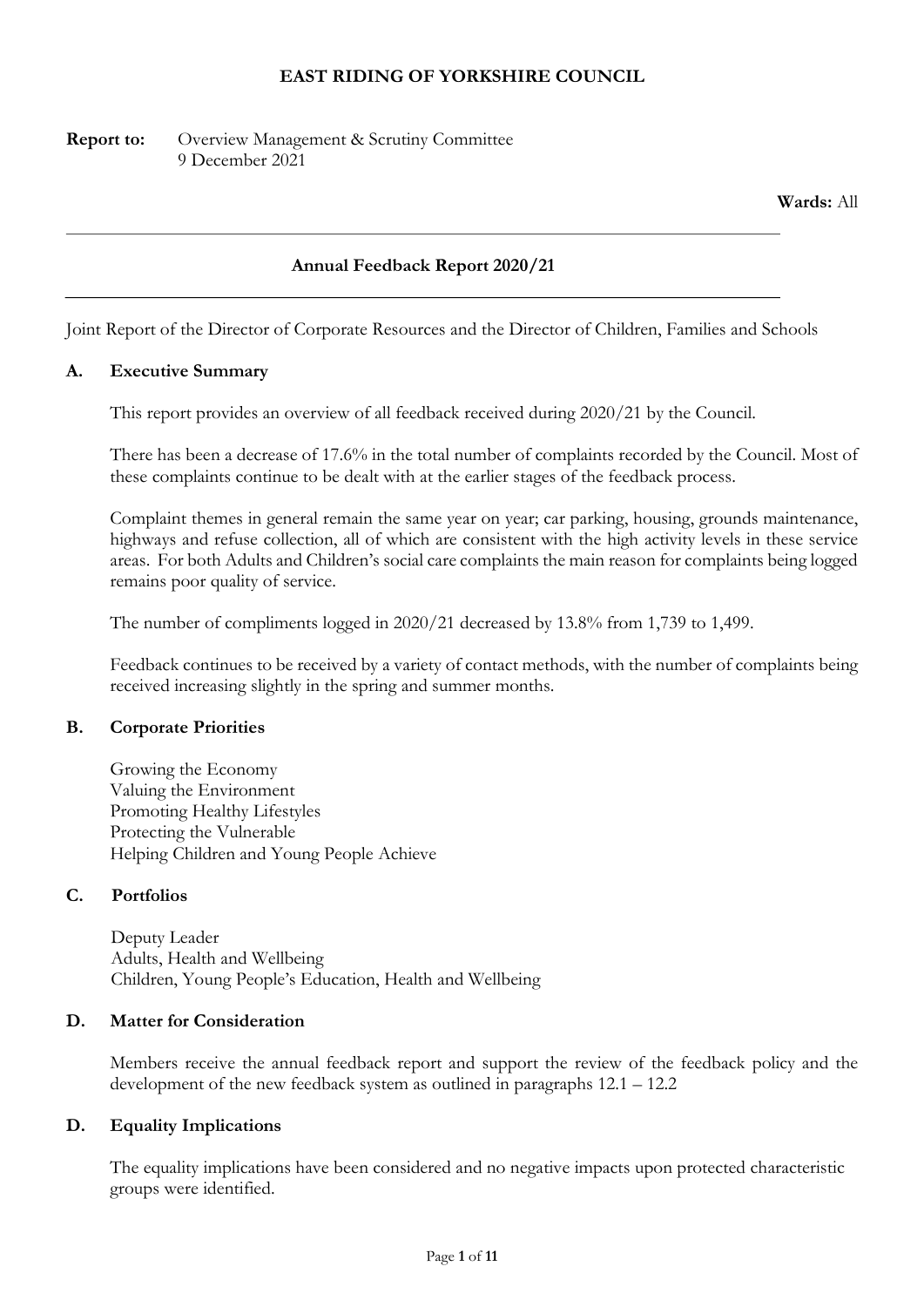# 1 Background Information

- 1.1 The Council's Feedback Policy ensures that customers have a method to provide feedback on Council services that they are receiving, whether this be a negative in the form of a complaint, a comment about something they feel strongly about, a compliment when things go right or the 'Ask the Leader' route about aspects of Council Policy. The Policy also ensures that statutory requirements in relation to Children's and Adults complaints are met.
- 1.2 Feedback is extremely important as it provides information directly from customers about how services are being delivered for the people that are actually using them. The feedback process is there to ensure that feedback is dealt with efficiently and effectively, in line with Ombudsman guidelines. It is also a key tool in managing the Council's reputation.
- 1.3 Many teams within the Council also record informal feedback (i.e. feedback that is not recorded on the feedback system) which is dealt with at the point of contact. The focus of this report is recorded feedback received during 2020/21.

# 2 Feedback Processes

2.1 Feedback which falls within the scope of the Feedback Policy is logged by two central teams, the Information Governance and Feedback Team and Customer Relations Team. In all cases, feedback is assessed by an officer before processing. If it is a complaint, at this point the officer will aim to help the customer find a suitable resolution to their problem if they are logging a complaint. This could include logging the issue as a service request which may be the more appropriate remedy. Compliments, Comments and Ask the Leader requests are simple feedback channels compared to complaints, details of the complaints feedback processes are outlined below.

# Corporate Complaints Procedure

- 2.2 The corporate complaints process deals with complaints which relate to all Council services, other than those relating to Children's and Adults Social Care. The process for corporate complaints is as follows:
	- Stage 1 an Investigating Officer (IO) based in the relevant service area will investigate and respond to the complainant within ten working days.
	- Stage  $2 if a customer is not happy with the response to their complaint at Stage 1, they can ask for$ their complaint to be considered by the relevant Director. The Director will respond to the customer within ten working days.

# Children's Social Care Complaints Procedure

- 2.3 The Social Care complaints procedure is a statutory process which allows service users or other people on their behalf, to make complaints about Children's Social Care. There are three stages to this process:
	- Team solutions the Customer Relations Team/relevant team manager will aim to resolve concerns raised, with the agreement of the complainant rather than entering the formal complaint process.
	- Stage 1 an officer will attempt to address the complaint as quickly and informally as possible at a local level. Complaints at Stage 1 should be responded to within 10 working days, with an extension of a further ten days where necessary.
	- Stage  $2$  this is a more in-depth investigation conducted by a senior officer and an external Independent Person. The findings of this investigation are adjudicated by a senior manager. Complaints at Stage 2 should be responded to within 25 working days, although in certain cases this can be extended up to 65 days.
	- $\bullet$  Stage 3 If the complainant remains dissatisfied then the complaint can progress to this stage, which consists of a Review Panel, made up of three Independent People. The timescales for this stage are: Review Panel to be convened within 30 working days, the Panel's report to be produced within five working days of the panel and the Council's response to be produced within 15 days of receiving the Panel's report.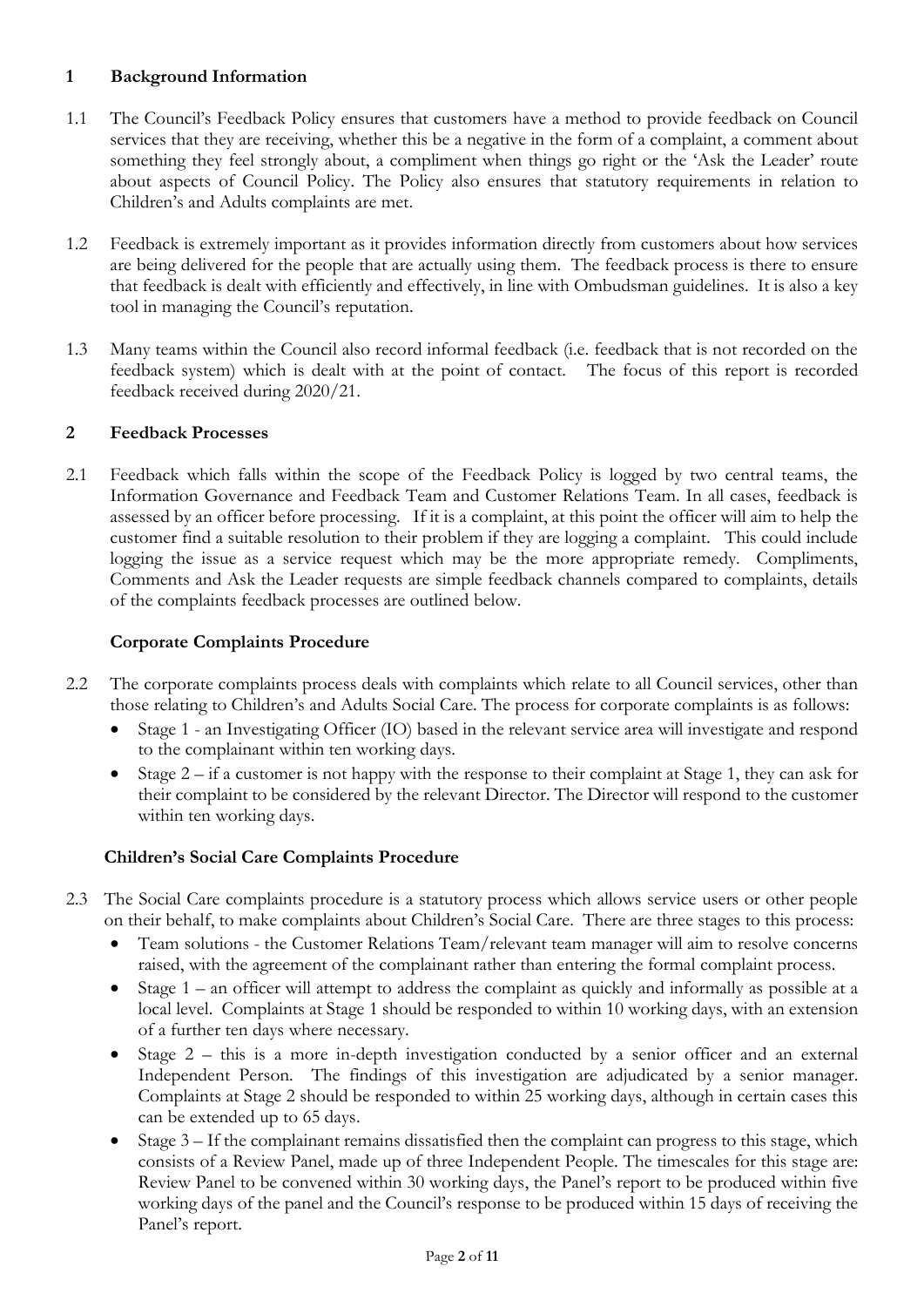# Adult Social Care Complaints Procedure

- 2.4 The adult social care complaints procedure is a statutory process which allows service users or other people on their behalf, to make complaints about Adult Services:
	- Local resolution/team concern the Customer Relations Team/relevant team manager will aim to resolve concerns raised, with the agreement of the complainant rather than entering the formal complaint process.
	- Formal complaint the complaint is allocated to a manager in Adult Services to carry out an in-depth investigation into the concerns raised. The Council should respond to an Adult Social Care complaint within a period of six months; however, the Council strives to address complaints in six weeks. The findings of the investigation are then adjudicated by a senior manager in Adult Services.

## Ombudsman

2.5 If the complainant remains dissatisfied upon completion of the Council's feedback process, then they can refer the matter to an Ombudsman.

## 2 Complaints

- 3.1 The table below shows that the overall number of complaints received in 2020/21 has decreased by 17.6% from the previous year. However, it should be noted that the actual number of Children's and Adults Social Care complaints received in 2020/21 have increased from the previous year.
- 3.2 The number of contacts not progressing to a formal complaint, continues to remain high. The majority of these were resolved by the relevant team or service area to the complainant's satisfaction. Although team solutions/concerns are not formally used for corporate complaints, steps are still taken to ensure that any complaints which are made that can be resolved as service requests are redirected. In all cases, both teams focus on getting the best outcome for the customer.

| Year                                  | 2016/17 | 2017/18 | 2018/19         | 2019/20 | 2020/21 |
|---------------------------------------|---------|---------|-----------------|---------|---------|
| Corporate Complaints                  | 1,728   | 1,845   | 1,922           | 1,741   | 1,508   |
| Adults Complaints                     | 22      | 26      | 16              | 15      | 31      |
| <b>Adults Team Concerns/Solutions</b> | 284     | 284     | 31 <sub>0</sub> | 289     | 182     |
| Children's Complaints                 | 24      | 20      | 11              | 17      | 18      |
| Children's Team Solutions             | 178     | 194     | 159             | 177     | 107     |
| Total                                 | 2,236   | 2,369   | 2,418           | 2,239   | 1,846   |

3.3 The highest number of complaints logged by the Council is corporate complaints, in 2020/21 the Council received 1,508 corporate complaints. The table below shows all types of complaints, broken down by Directorate.

| Directorate                          | 2019/20 | 2020/21 |
|--------------------------------------|---------|---------|
| Children, Families and Schools       | 243     | 139     |
| Corporate complaints                 | 49      | 14      |
| Children's social care complaints    | 17      | 18      |
| <b>Team Solutions</b>                | 177     | 107     |
| Adults, Health and Customer Services | 433     | 306     |
| Corporate complaints                 | 129     | 93      |
| Adult social care complaints         | 15      | 31      |
| <b>Team Concerns/Solutions</b>       | 289     | 182     |
| Corporate Resources                  | 59      | 46      |
| Communities and Environment          | 1,418   | 1,248   |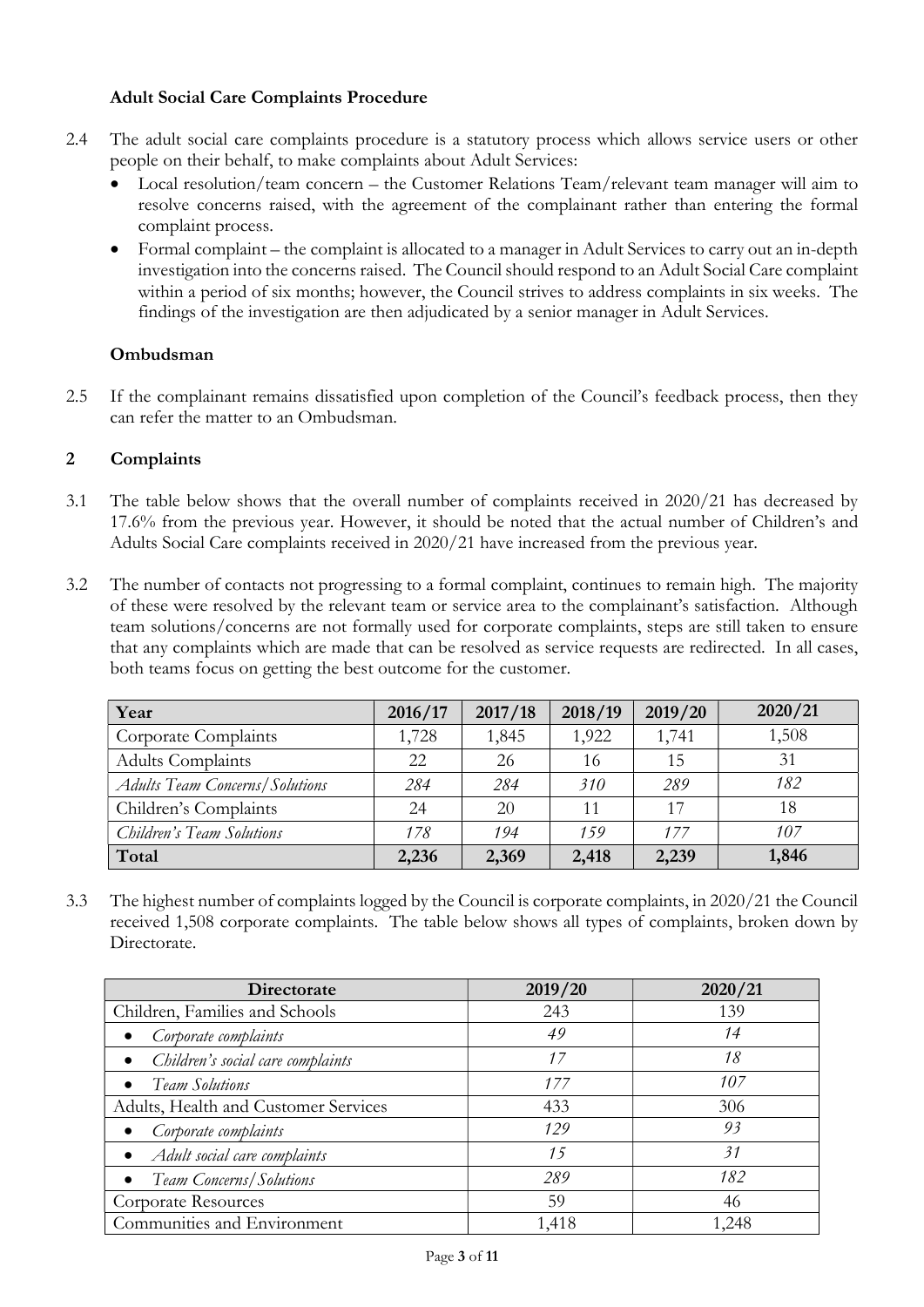| Planning and<br>Economic Regeneration | ου          | $\sim$<br>1 V. |
|---------------------------------------|-------------|----------------|
| $T\Omega T\Delta I$                   | 20<br>تركوك | 1,846          |

- 3.4 The overall decrease in the number of complaints received in 2020/21 can mainly be attributed to the directorate, Communities and Environment. Streetscene has decreased by 98 complaints (9.8% decrease) and Housing, Transport and Public Protection has decreased by 75 complaints (30.5% decrease). In addition to these decreases, a reduction in team concerns within Adults Services (37% decrease) and Children, Families and Schools (39.5% decrease) has also contributed to the overall decrease in complaints.
- 3.5 The COVID pandemic inevitably had an impact upon the number of complaints received, with a number of services not being available to the public such as libraires and leisure centres and less people on the areas roads and streets to interact with our staff and drivers. There were very few complaints received in relation to the Council's response to the COVID pandemic however, the main theme of those complaints received were in relation to the food parcels not meeting their needs. Other feedback received was about the financial rates of care home placements and the lack of PPE that was being worn by care providers.
- 3.6 Noticeably, there was also a decrease in the number of complaints received for corporate specialist services in 2020/21. This can be mainly attributed to the measures the service put in place, including a restructure and additional members of staff being employed, to ensure that the service began moving towards working within statutory timescales, such as when completing EHC Plans. These changes were implemented because of an increase in corporate specialist services complaints received in 2019/20.
- 3.7 There was an increase in the numbers of complaints received by the Planning and Economic Regeneration directorate in 2020/21 however, it does not appear that this increase can be attributed to anything in particular.
- 3.8 There was a decrease in the amount of complaints being logged under the discrimination category from the previous year. During 2020/21, two complaints were categorised as discriminative, both regarding the Council's Discretionary Council Tax Reduction Scheme. No complaints under the discrimination category were escalated to Stage 2 of the Council's feedback process.
- 3.9 For complaints dealt with in 2020/21, response times relative to the ten working days target have remained high for corporate complaints. Historically complaint response rates have been approximately 98%. Although the response rate did drop to 96% in 2018/19, the response rate has risen to 97% in 2020/21. This continues to be a really positive result considering the volumes of complaints received and the impact the COVID pandemic had on Council services.
- 3.10 The response times for social care complaints in respect of statutory response times is lower than that of corporate complaints. The complex nature of social care complaints coupled with the need to ensure those involved have are available to take part in investigations often impacts upon the overall timescales. It should also be noted that the number of social care complaints dealt with is relatively low compared to the number of local resolutions/team concerns. The local resolutions/ team concerns are, by definition, issues which can be dealt with quicker than social care complaints, therefore, the overall response times for how social care respond to complaints would be lower than reported in the table below. The fact that these issues are dealt with quickly and to the customer's satisfaction is supported by the low number of local resolutions/team concerns which are escalated to the more formal social care complaints process.
- 3.11 It should also be noted that during 2020/21, the COVID pandemic had an impact upon both the number of corporate complaints logged under Adult, Health and Customer Services and complaints activity as many frontline services where suspended/ closed with services directing their resources to respond to the pandemic. During this time, the Customer Relations Team continued to triage complaints, taking forward those of a serious nature with others being placed on hold until resources were available. This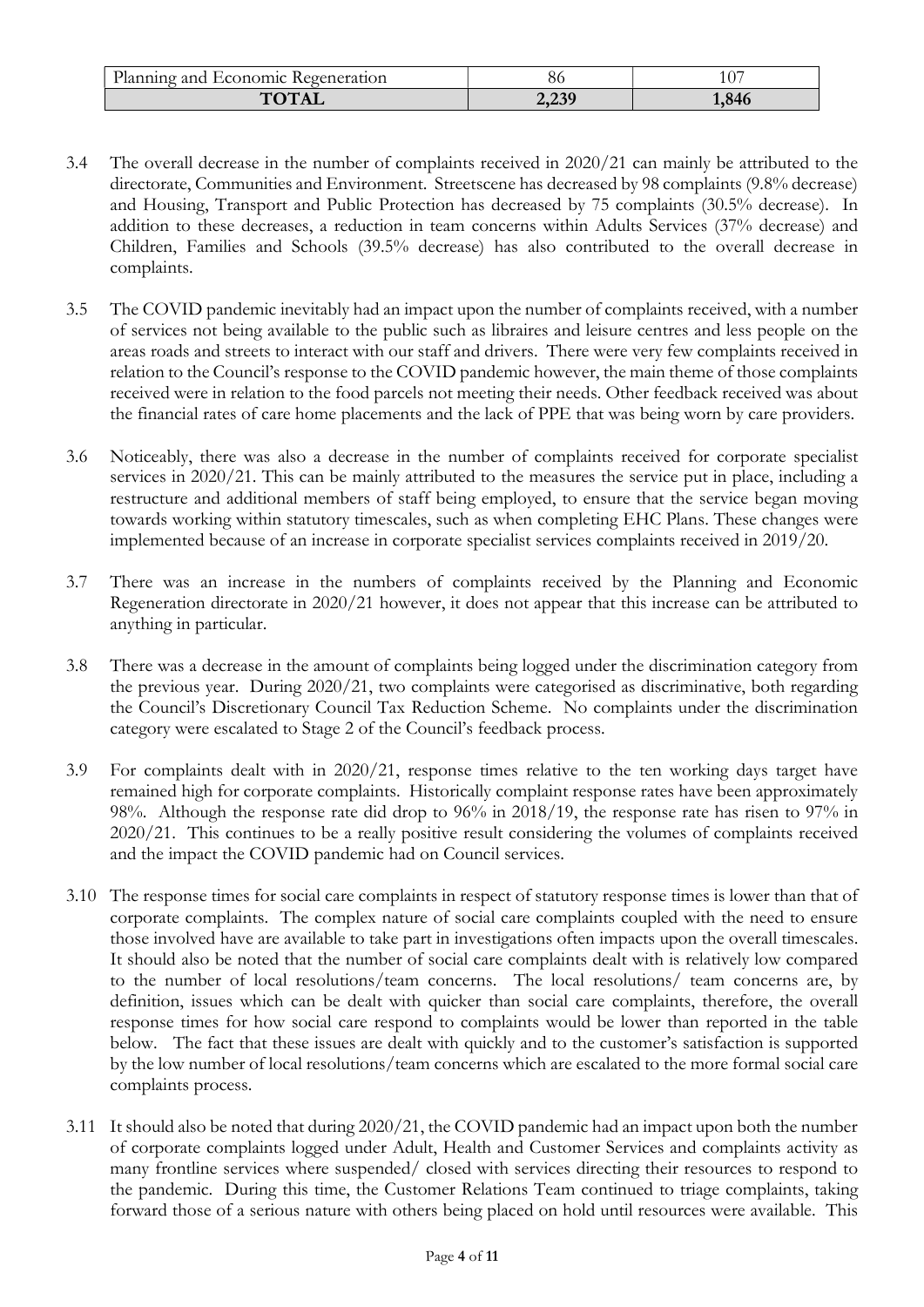had an impact upon meeting statutory timescales. The table below shows a breakdown of response time, a breakdown of feedback by service area can be found in Appendix 1.

|                                                                        | 2019/20 | 2020/21     |
|------------------------------------------------------------------------|---------|-------------|
| Corporate complaints within policy timescale (ten working days)        | 98%     | $97\%$ (41) |
| Adult social care complaints within Statutory timescale (six months)   | 87%     | $47\%$ (14) |
| Adult social care complaints within policy timescale (30 working days) | $O\%$   | 13%         |
| Children's social care complaints S1 within Statutory Timescale        | 54%     | $30\%$ (5)  |
| (ten working days or 20 working days if complex)                       |         |             |
| Children's social care complaints S2 within Statutory Timescale        | $25\%$  |             |
| (25 working days or 65 working days if complex)                        |         | $20\%$ (1)  |

3.12 It should also be noted, although the timescales in the table above are reflective of the timescales outlined within the Feedback Policy, IO's do often agree timescales with complainants on a case by case basis when handling social care complaints due to their complex nature. This can be highlighted by the way in which Adults Social Care complaints are handled, the Feedback Policy outlines a 30 day response time, however, due to the nature of the complaints these often take longer to deal with. This is communicated to the customer and the majority are still completed within the statutory response timeframe.

## 4 Escalation

4.1 The Council should always ensure customers are aware of their right to appeal a decision when responses are provided. There has been a decrease in the amount of corporate complaints which have been escalated to Stage 2 of the feedback process, from 102 last year to 96 this year (a 5.9% decrease). However, the areas that received the most escalation requests remain the same as the previous year. A breakdown of those escalated is set out in the table below.

| Directorate                          | 2019/20 | 2020/21 |
|--------------------------------------|---------|---------|
| Children, Families and Schools       | ל. ו    | 14      |
| Adults, Health and Customer Services |         |         |
| Corporate Resources                  |         |         |
| Communities and Environment          | 62      | 48      |
| Planning and Economic Regeneration   | 15      | 25      |
| <b>TOTAL</b>                         | 102     | 96      |

- 4.2 The Directorate which has the largest amount of Stage 2 escalation requests is Communities and Environment, however, proportionally against the total amount of complaints that the service area receives, escalations only account for 3.8% of all complaints. Similarly, the escalations requests are surrounding issues such as Penalty Charge Notices (PCNs), council tax liability and other financial claims or disputes, so understandably customers are keener to exhaust every level available to them when they have a grievance.
- 4.3 Planning and Economic Regeneration account for the second highest amount of escalations. Again, as with previous years, most escalated complaints are surrounding planning applications and customers are using every process available to them to raise issues or concerns. Also, Planning remain very good at ensuring customers are aware of their right to appeal a decision, when responses are provided.
- 4.4 As previously noted, the proportion of team solutions/concerns which progressed to formal complaints remains low. Of the 107 logged for Children's Services, 15 went on to progress to a formal complaint, which is only 14%. For Adult's Services of the 182 team solutions logged, 16 went on to progress to a formal complaint; this accounts for only 8.8%.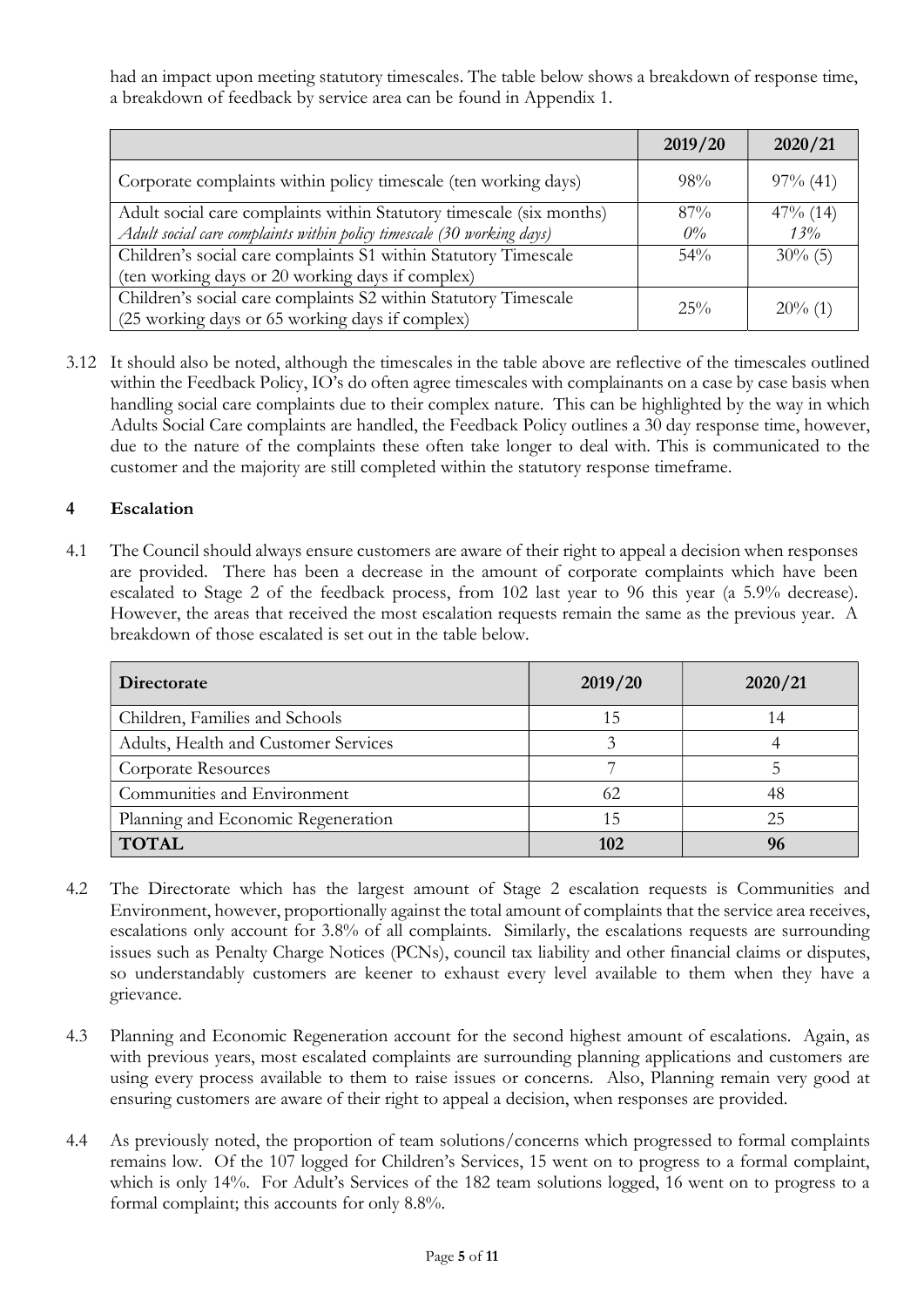# 5 Complaint Themes and Outcomes

- 5.1 As part of the complaints process outcomes of complaints are also captured. In total 50% of Stage 1 corporate complaints were upheld. There were also 8.5% of Stage 2 corporate complaints that were upheld. Corporate complaint themes in general have related to car parking, housing, abandoned bins and/or missed collections, grounds maintenance, highways and waste, the lack of a provision of suitable education by the SEND (Special Educational Needs and Disabilities) team; all of which are consistent with the high activity levels in these services areas. For example, there are circa 12 million bin collections every year across the East Riding and over 40,000 housing repairs and the Council fills 35,000 potholes per year. With regard to lessons learnt, the main actions taken following investigation of a complaint resulted in a request for a service remedy and wider sharing with staff to improve practice/ service provided.
	- 5.2 In Children's Services, the majority of upheld complaints contained elements relating to shortfalls in service. 38% of Children's Services complaints were upheld at Stage 1; this number decreased to 36% at Stage 2; a reduction in the percentage of complaints which were upheld from 2019/20. 16% of complaints received in 2020/21 were partially upheld at Stage 1 and this increased to 33% at Stage 2. There were five Stage 3 complaints which were forwarded to the next year. Learning outcomes are reflected on action plans which identify the Investigating Officer's and Adjudicating Officer's recommendations and actions needed by whom and when. These action plans are then fed into the service area for consideration by Service Managers and Area Managers, outcomes are disseminated through Area Management meetings, team meetings and individual case management reflective supervision. An example of learning outcomes resulted in ongoing training and development to focus on areas of improving service delivery ensuring that the service user is at the centre of this process.
- 5.3 Of the formal complaints logged for Adults Services, 27 were completed in 2020/21 and these were made up of 80 individual elements/parts. The percentage of complaints which were upheld or partially upheld remained constant at 32% which is comparable with figures for 2019/20 and remains lowed than previous years. The most common theme for concerns raised year on year regarding adult services continues to be shortfalls in service. 52% of complaints received in 2020/21 were about the quality of service with poor communication, cost of service and safeguarding forming reoccurring themes for a number of complaints. With regard to lessons learnt, the main actions taken following investigation of a complaint resulted in learning being discussed at the Adults Operational Managers meeting, wider sharing with staff to improve practice, the review of a process, request for a service or financial remedy. In addition, sharing of lessons learnt regularly feeds into the adult workforce board.
- 5.4 It should be noted that although the percentage of upheld complaints increases as complaints are escalated through the complaints process, the number of complaints also drops significantly. The table below shows a breakdown by Directorate of all outcomes across all types of complaints.

| Directorate                             | Upheld | Rejected | Partially<br>Upheld/<br>Rejected | N <sub>o</sub><br>Finding | Withdrawn |
|-----------------------------------------|--------|----------|----------------------------------|---------------------------|-----------|
| Children, Families and<br>Schools       | 37     | 41       | 16                               | 3                         |           |
| Adults, Health and Customer<br>Services | 14     | 40       | 15                               | 10                        | 5         |
| Corporate Resources                     | 11     | 17       | 17                               | $\Omega$                  |           |
| Communities and<br>Environment          | 641    | 325      | 282                              | $\theta$                  | $\Omega$  |
| Planning and Economic<br>Regeneration   | 8      | 69       | 29                               | 0                         | $\Omega$  |
| <b>TOTAL</b>                            | 711    | 492      | 359                              | 13                        | 6         |

\*CFS/AHCS outcomes relate to individual elements raised within each complaint, outcome numbers will not match complaint numbers.

\*\* Please note some complaints went straight to Stage 2 and are not included in the table.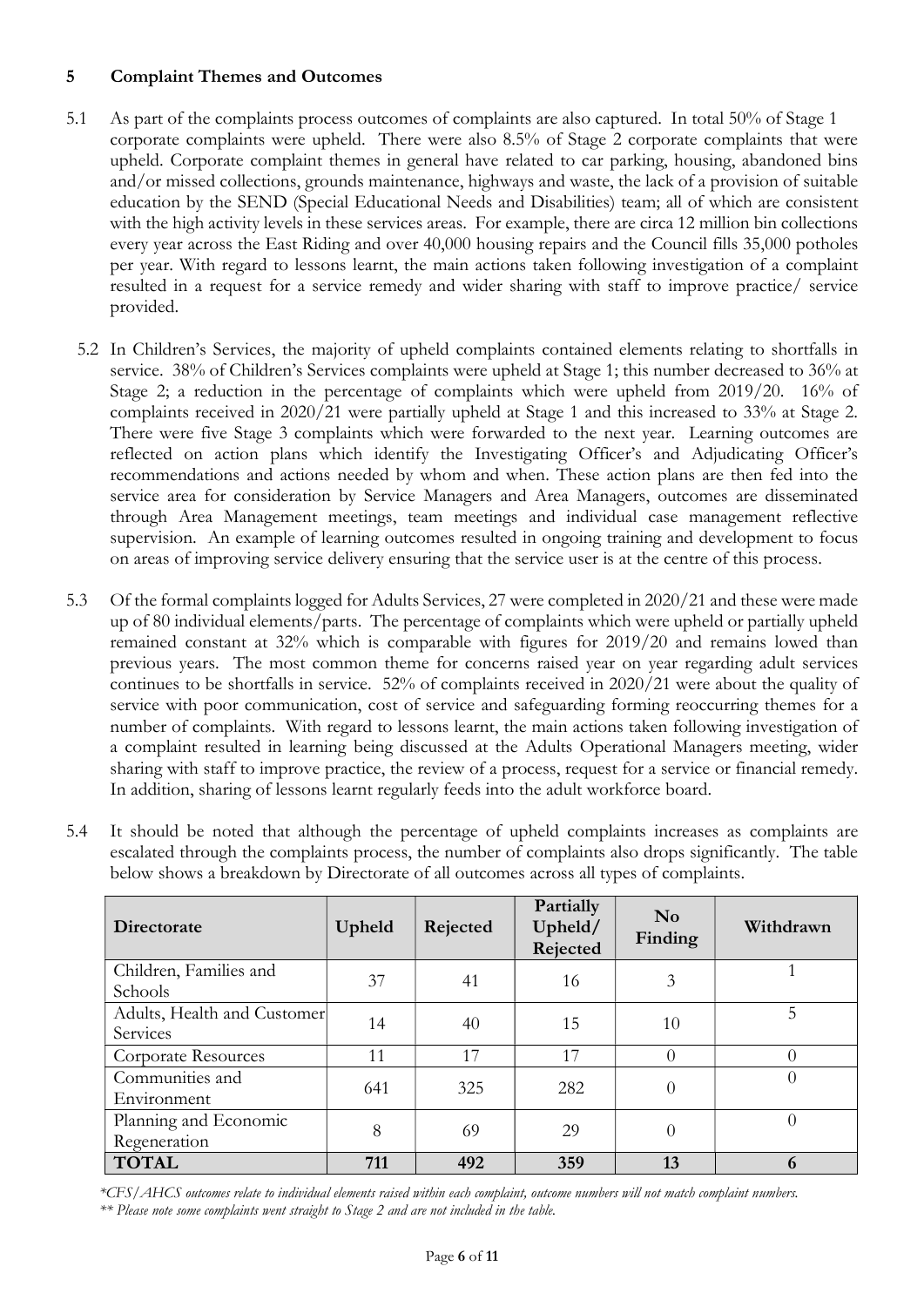# 6 Unreasonable Complainants

- 6.1 The Feedback Policy also make provisions for dealing with customers whose unreasonable and unreasonably persistent complainants/correspondence, hinder the Council's consideration of their, or other people's, complaints/correspondence. This could include for example making unjustified complaints, taking a scatter gun approach, refusing to accept our decisions or being offensive and/or abusive. In 2020/21, there were six unreasonable complainants, all of whom had their contact options restricted with the Council. There were a further three customers with warnings in place.
- 6.2 For those customers classified as unreasonable a number of steps were taken to try and deal with their correspondence. These included redirecting emails, instigating a single point of contact, instigating set hours to call the Council, and no longer logging complaints about certain issues. Restricting a customer's contact with the Council is only ever done as a last resort.

# 7 Comments

- 7.1 There has been an increase in the amount of comments received from 239 in 2019/20 to 276 in 20/21; this is a 15.5% increase from last year. Even though the current Feedback Policy and website informs customers that they will receive no response to a comment, this is not being reflected in the type of comments that are being submitted. As in the previous year, the majority of comments continued to take the form of a variety of questions, when people are obviously at a loss as to know how to contact the Council.
- 7.2 The themes for comments largely remain the same as previous years and are mainly regarding bin collections, waste recycling sites and queries around timescales for problems to be actioned.
- 7.3 Despite the fact that comments should normally not receive a response, it is important for IOs to be aware of the comments that are being made by customers as they can highlight reoccurring issues, particularly after any changes have been made within a service area. Also, a number of comments being made and these being actioned can prevent an issue turning into a formal complaint.

### 8 Compliments

8.1 This year saw a 13.8% decrease in compliments from 1,739 to 1,499. The majority of compliments received are for individual members of staff. Front line services account for the majority of compliments received as highlighted in the table below. It is also important to note at this point that many of these front facing services saw decreases in their compliments which can in all likelihood be attributed to the COVID pandemic, a good example being leisure services who closed many of their leisure centres in response to the pandemic.

| Directorate                          | 2020/21 |
|--------------------------------------|---------|
| Children, Families and Schools       | 123     |
| Adults, Health and Customer Services | 537     |
| Corporate Resources                  | 18      |
| Communities and Environment          | 747     |
| Planning and Economic Regeneration   | 74      |
| <b>TOTAL</b>                         | 1,499   |

8.2 It is important to note that Communities and Environment, whilst having the highest amount of complaints, also received the highest amount of compliments too. In 2020/21, Streetscene Services once again received the largest amount of compliments across the Council, with refuse collectors and grounds crews providing an excellent service prompting the compliments.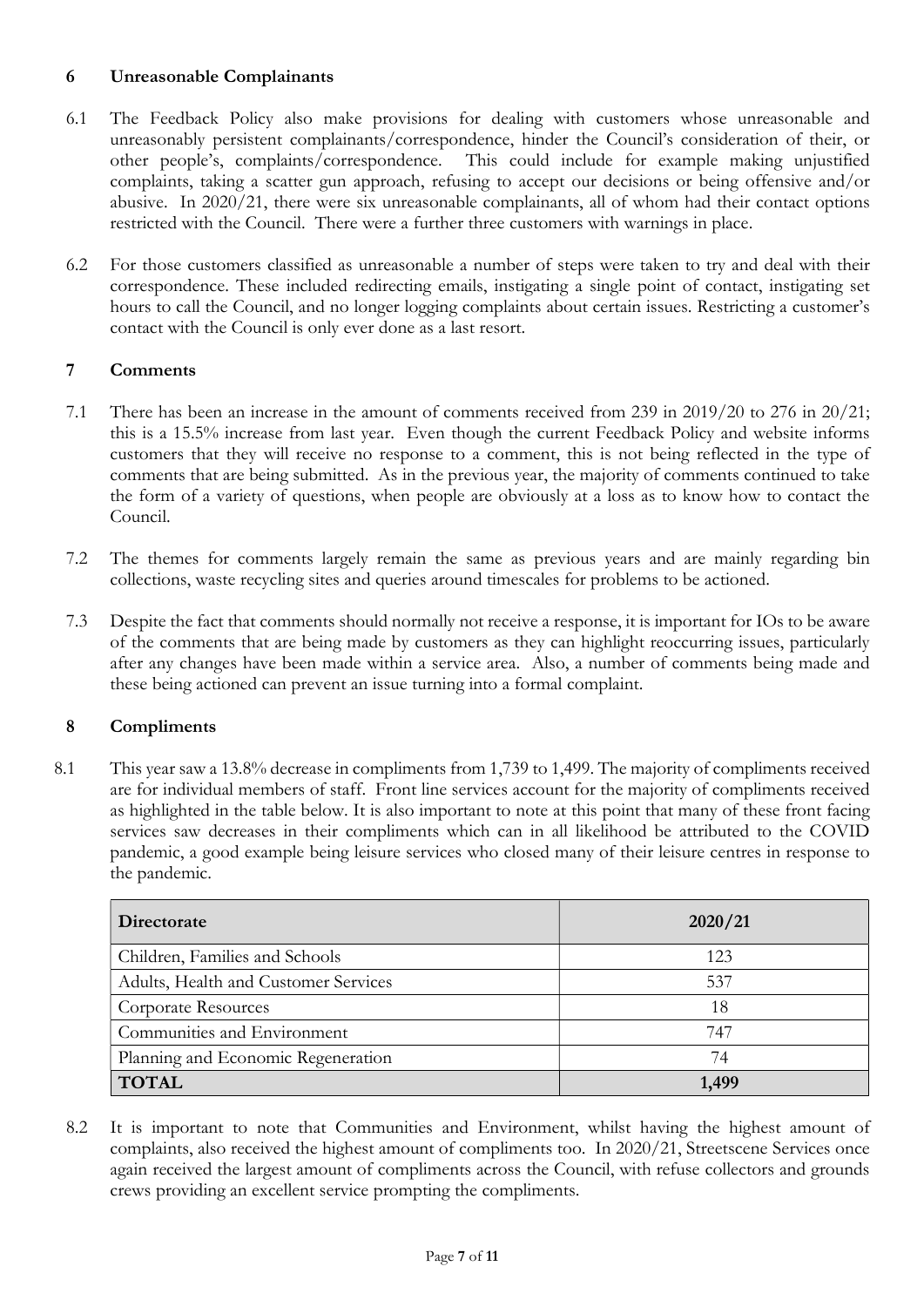8.3 Many of the compliments mention a customer's thanks when they have reported or complained about a problem and this has been actioned quickly, emphasising the importance of providing good responses to customer complaints and the reliance these service areas have on customers self-reporting actions to be undertaken. Additionally, over 70 compliments were received by the Community Hub complimenting staff for the excellent service that the Council has provided throughout the COVID pandemic. A large proportion of the compliments were in relation to the food parcels that were arranged and delivered to people and also the medication collection/delivery that were arranged.

# 9 Ask the Leader

- 9.1 Ask the Leader is an additional feedback channel which allows customers to send questions to the Leader directly. This feedback channel was put in place to allow customers to share ideas with the Leader and express views on major Council issues. The questions for Ask the Leader during 2020/21 focussed on COVID-19 tiers and litter.
- 9.2 The number of Ask the Leader requests received by the Council has decreased, with 38 requests being accepted in 2020/21 compared with 65 in the previous year. This decrease is most likely linked to two things, the removal of the Ask the Leader banner on the Council website and the COVID pandemic. The ten-day response rate for Ask the Leaders increased in 2020/21 to 78.9%; in contrast to the previous year's response rate of 61.5%. The table below shows response rates by directorate.

| Directorate                    |    |    | Number of Ask the Number Responded<br>Leader's Received to within Timescale 10 Day Response Rate |
|--------------------------------|----|----|--------------------------------------------------------------------------------------------------|
| Children, Families and Schools |    |    |                                                                                                  |
| Adults, Health and Customer    | 13 |    | $61.5\%$                                                                                         |
| Services                       |    |    |                                                                                                  |
| <b>Corporate Resources</b>     |    |    | $50.0\%$                                                                                         |
| Communities and Environment    | 16 | 16 | $100.0\%$                                                                                        |
| Planning and Economic          |    |    | $71.4\%$                                                                                         |
| Regeneration                   |    |    |                                                                                                  |
| <b>TOTAL</b>                   | 38 | 30 | 78.9%                                                                                            |

9.3 There were a number of Ask the Leader requests in 2020/21 that were responded to outside of the ten working day timescale. A number of factors contributed towards the delay in departmental responses being sent to the customer. These have been looked at and in the majority of cases delays can be attributed to the officers/service involved in the process. All those involved have been reminded of the need to prioritise responses. Steps have also been taken to ensure that officers receive more timely updates on Ask the Leader response rates, further information on this is outlined later in the report.

# 10 Customer Contact

- 10.1 A customer can provide the Council with feedback in a variety of ways including email, face to face, post, and telephone and, via the Council's website. During 2020/21, the Council received 40.8% of the feedback via telephone.
- 10.2 Where recorded, the table below shows a breakdown of the ways in which the Council received feedback in 2020/21. As expected, due to the COVID pandemic face to face and post interactions have fallen from the previous year.

| Contact<br>Method | Complaints | <b>Comments</b> | Compliments | Ask the<br>Leader | $\frac{0}{0}$ |
|-------------------|------------|-----------------|-------------|-------------------|---------------|
| Email             | 235        |                 | 559         |                   | 28.7%         |
| Face to Face      |            |                 | 45          |                   | $.8\%$        |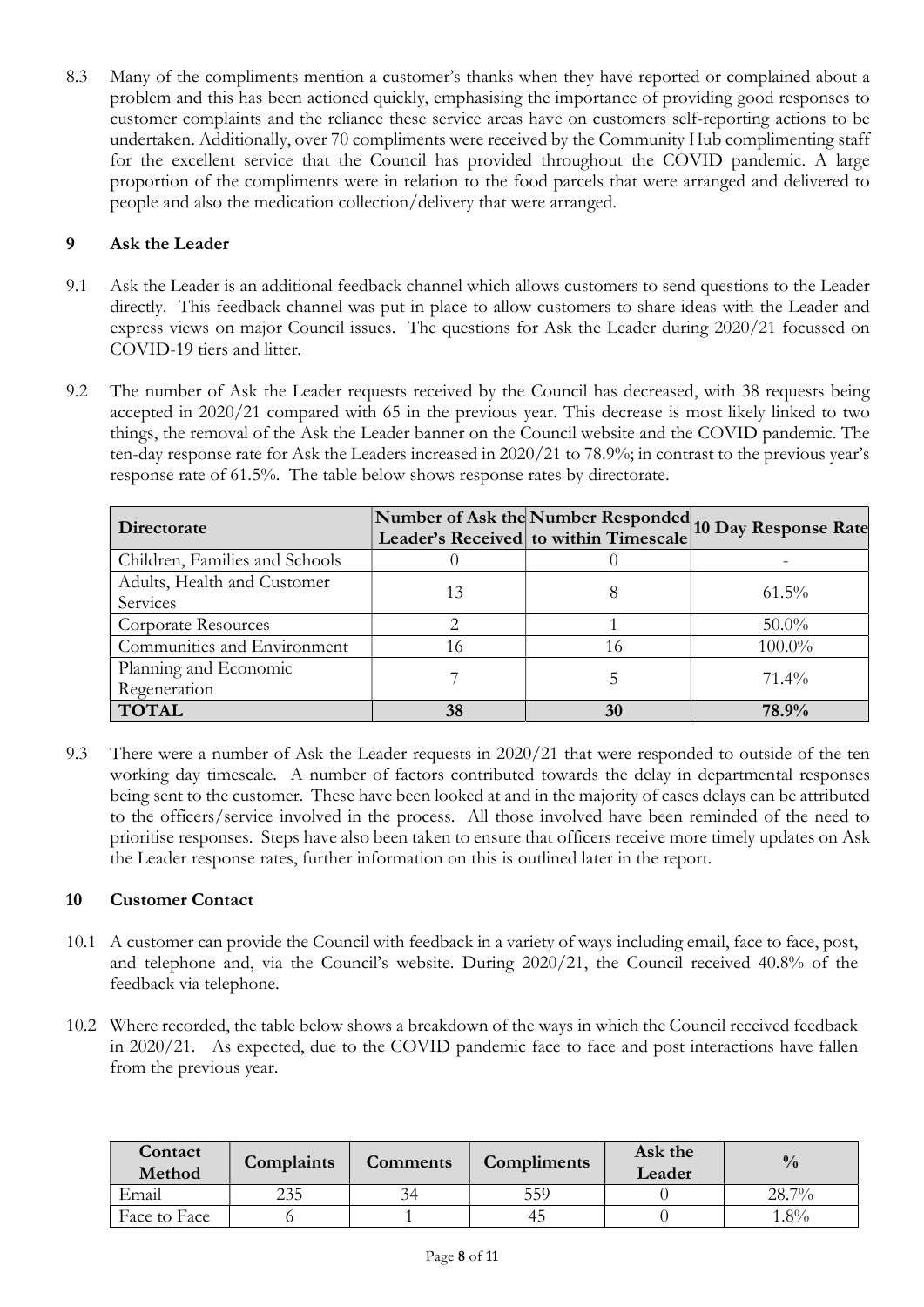| Post         |       |     | 00         |    | $3.8\%$ |
|--------------|-------|-----|------------|----|---------|
| Telephone    | 765   | 100 | 212<br>ے د |    | 40.8%   |
| Website      | 445   | 139 | 133        | 38 | 24.9%   |
| <b>TOTAL</b> | .,494 | 276 | 1,115      | 38 | 100%    |

<sup>\*</sup> Please note: the figures used in this table do not include feedback received by the Customer Relations Team.

10.3 Further analysis has been completed in relation to when the Council receives feedback and data shows that complaints tend to increase slightly across the spring and summer months. This increase can be attributed to the increase in summer work being carried out by front line services, such as grass cutting. Compliments however tend to be higher throughout the autumn months, although remain high throughout the year. The COVID pandemic appears to have had little impact on when complaints and compliments are made with increases attributed to the adapted/new services (such as activity packs from children centres and day centres for service users, PPE equipment distribution and the provision of online lessons via the Schools Music Service).



- 10.4 In 2020/21, the wards which account for the most complaints in the East Riding are East Wolds and Coastal ward, Minster and Woodmansey ward and St Marys ward. These three wards account for over 15% of all complaints received by the Council. The numbers of complaints range from 23 to 86 across the wards.
- 10.5 The wards with the highest number of team solutions/concerns differ to complaints with East Wolds and Coastal ward, Pocklington Provincial ward and Wolds Weighton ward having the highest number. These three wards account for over 26% of all solutions/concerns received by the Council. The numbers of team solutions range from 0 to 25 across the wards.
- 10.6 The wards with the highest number of compliments were Pocklington Provincial ward, St Mary's ward and Bridlington South ward. However, this only equates to just under 10% of all compliments, which shows they are more evenly spread across the wards. The numbers of compliments range from 8 to 49 across the wards.

# 11 Defamatory Material

- 11.1 If anyone finds material on the Council website which they allege is defamatory (e.g. comments which have/or are likely to cause serious harm to the reputation of the complainant) then they are required to complete the Council's defamatory material notice of complaint form.
- 11.2 In 2020/21, five notices were received, all in relation to Planning and Development Management. Two of which did not meet the definition of defamatory material and were therefore not progressed further but three of which were upheld. In all three cases, the defamatory information was removed.

# 12 Future Development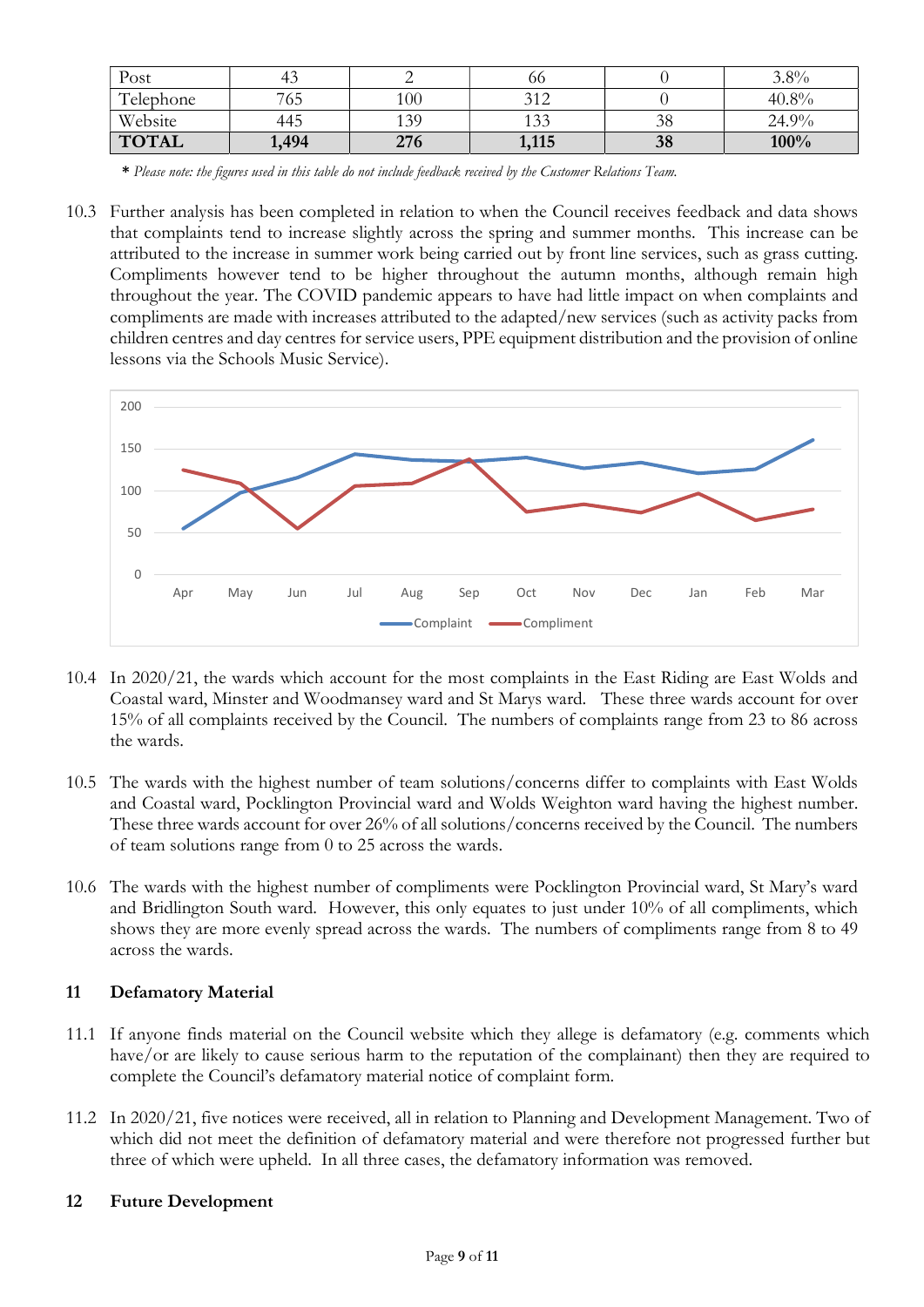- 12.1 The Councils Feedback Policy is currently being reviewed to ensure that any best practice or necessary improvements are captured. Prior to this review taking place work had already started to improve consistency across all existing feedback channels, ensure that options are available to officers who log feedback to prioritise items which require looking at as a matter of urgency, and improve the way in which lessons learnt are captured. Unfortunately, this work has been delayed due to the COVID pandemic and the fact that the feedback system (Contact 360) was due to be replaced, this meant that development time was limited.
- 12.2 The intention now is to update the Feedback Policy and review how feedback is handled in conjunction with the replacement of Contact 360. The team are already working closely with ICT to ensure that the new system has a process for capturing feedback and that it reflects the changes which are planned subject to approval of the updated Feedback Policy.

# 13 Conclusion

- 13.1 2020/21 saw an overall decrease in the feedback the Council has received however, much of this decrease will inevitably be a result of the COVID pandemic. The Feedback Policy continues to be an important tool allowing customers to let the Council know about issues affecting them. It still remains a first port of call for many to raise an issue that may have been ongoing for a while.
- 13.2 Although it is clear from the report that customers are able to make complaints and the majority are dealt with at the early stages of the feedback process, opportunities still remain to make improvements to the process. These are currently being explored as highlighted in the report.

Darren Stevens Director of Corporate Resources

Eoin Rush Director of Children, Families and Schools

| <b>Contact Officer:</b> | Mathew Buckley<br>Head of Legal and Democratic Services  |
|-------------------------|----------------------------------------------------------|
| Telephone No:           | $(01482)$ 393100                                         |
| <b>Email Address:</b>   | mathew.buckley@eastriding.gov.uk                         |
| <b>Contact Officer:</b> | Deborah Myers                                            |
|                         | Head of Children and Young People, Education and Schools |
| Telephone No:           | $(01482)$ 392400                                         |
| <b>Email Address:</b>   | deborah.myers@eastriding.gov.uk                          |
| <b>Contact Officer:</b> | Matthew Turner                                           |
|                         | Information Governance and Feedback Manager              |
| Telephone No:           | $(01482)$ 391419                                         |
| <b>Email Address:</b>   | matthew.turner@eastriding.gov.uk                         |
| <b>Contact Officer:</b> | Lee Butler-Wilson                                        |
|                         | Interim Customer Relations Manager                       |
| Telephone No:           | $(01482)$ 396411                                         |
| <b>Email Address:</b>   | lee.butler-wilson@eastriding.gov.uk                      |